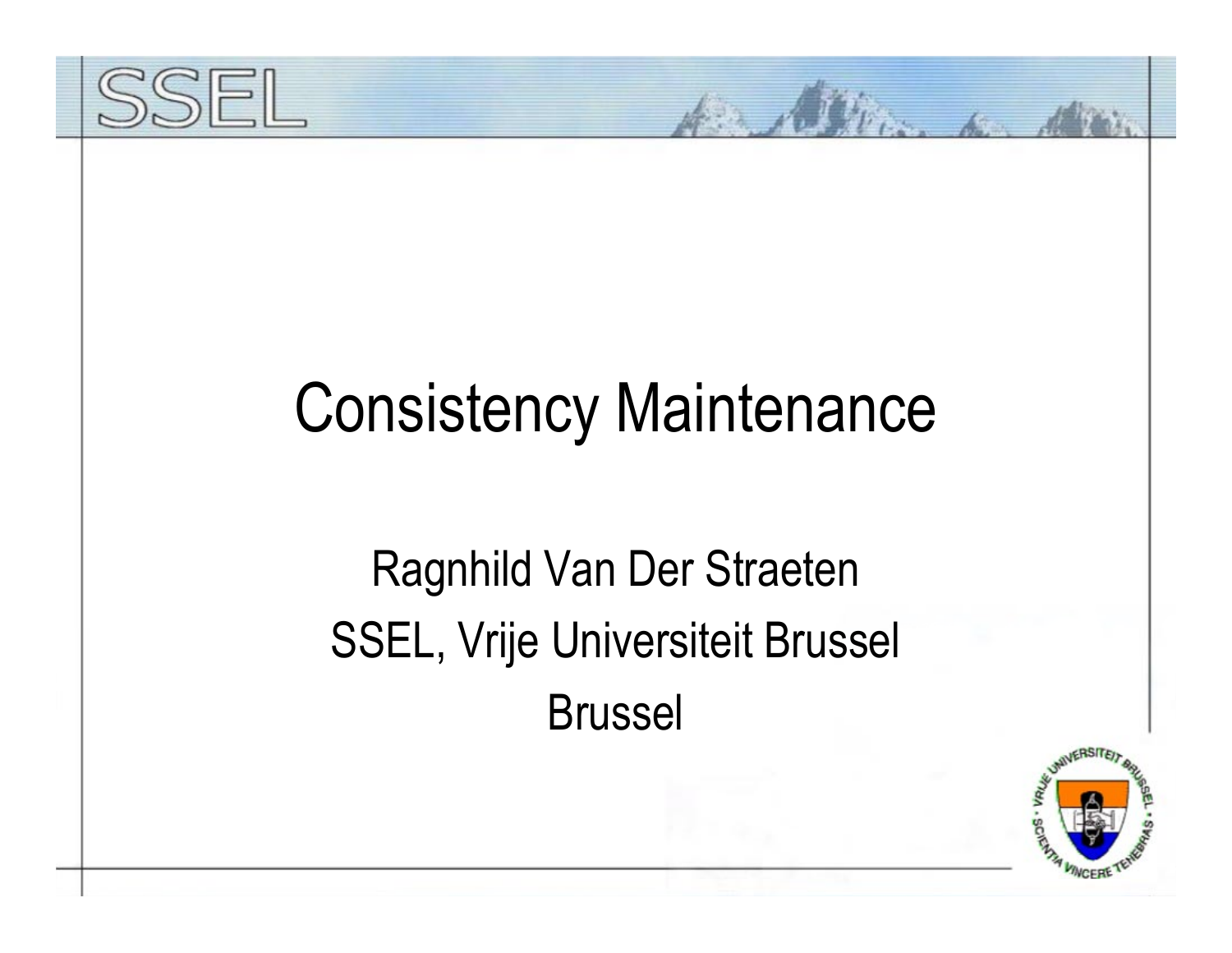## Kinds of Consistencies



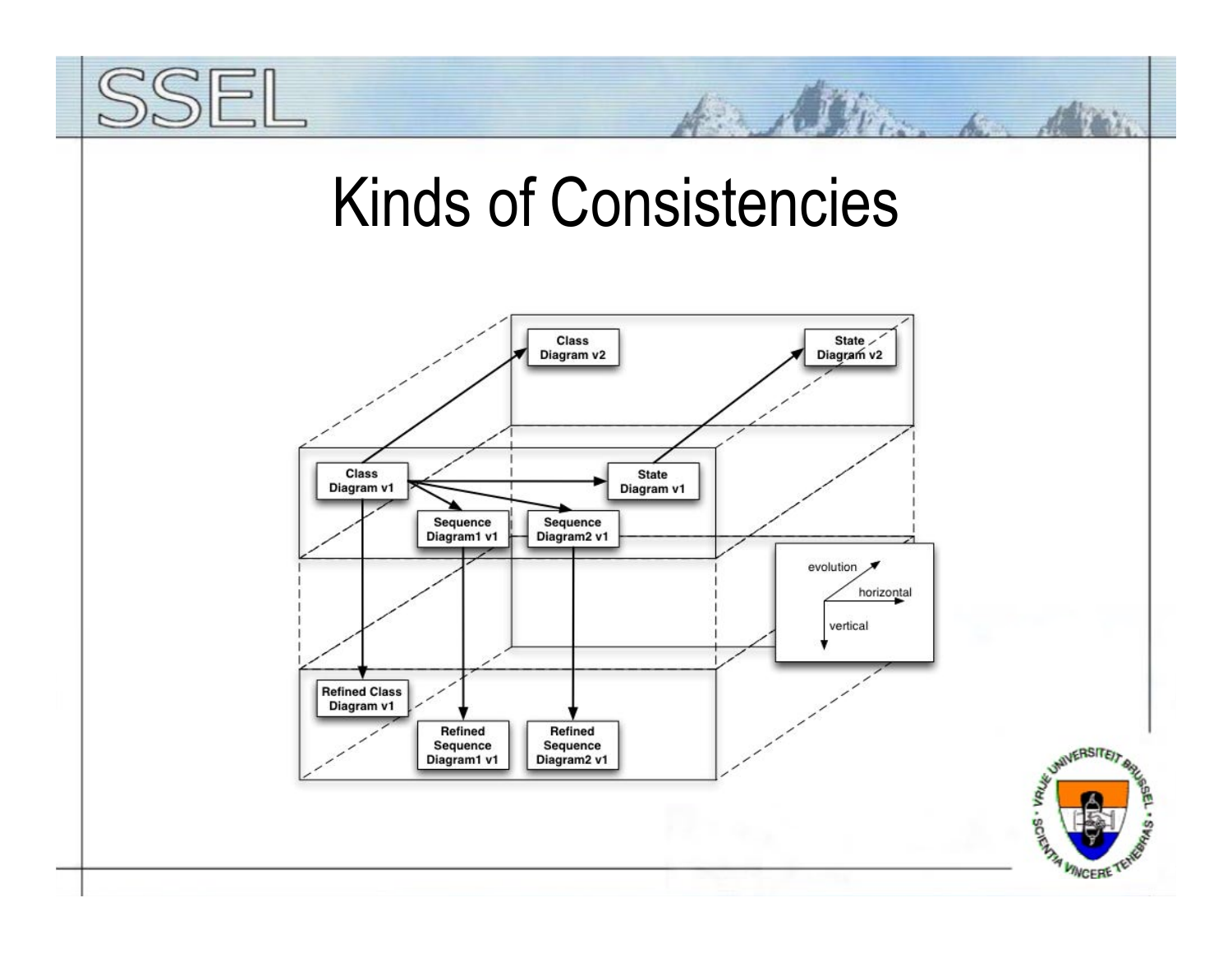

| <b>Classification of model inconsistencies</b> |  |  |
|------------------------------------------------|--|--|
|                                                |  |  |

A Allian a Min

|                                                 | <b>Behavioural</b>                                                                        | <b>Structural</b>                                                                                  |  |
|-------------------------------------------------|-------------------------------------------------------------------------------------------|----------------------------------------------------------------------------------------------------|--|
| Specification-<br>specification<br>conflicts    | .Invocable inconsistency<br>•Observation inconsistency                                    | •Dangling type reference<br>.Inherited association<br>inconsistency<br>•Role specification missing |  |
| <b>Specification -</b><br>instance<br>conflicts | .Incompatible definition                                                                  | •Instance specification<br>missing                                                                 |  |
| Instance -<br>instance<br>conflicts             | .Invocation inconsistency<br>•Observation inconsistency<br><b>·Incompatible behaviour</b> | •Disconnected model                                                                                |  |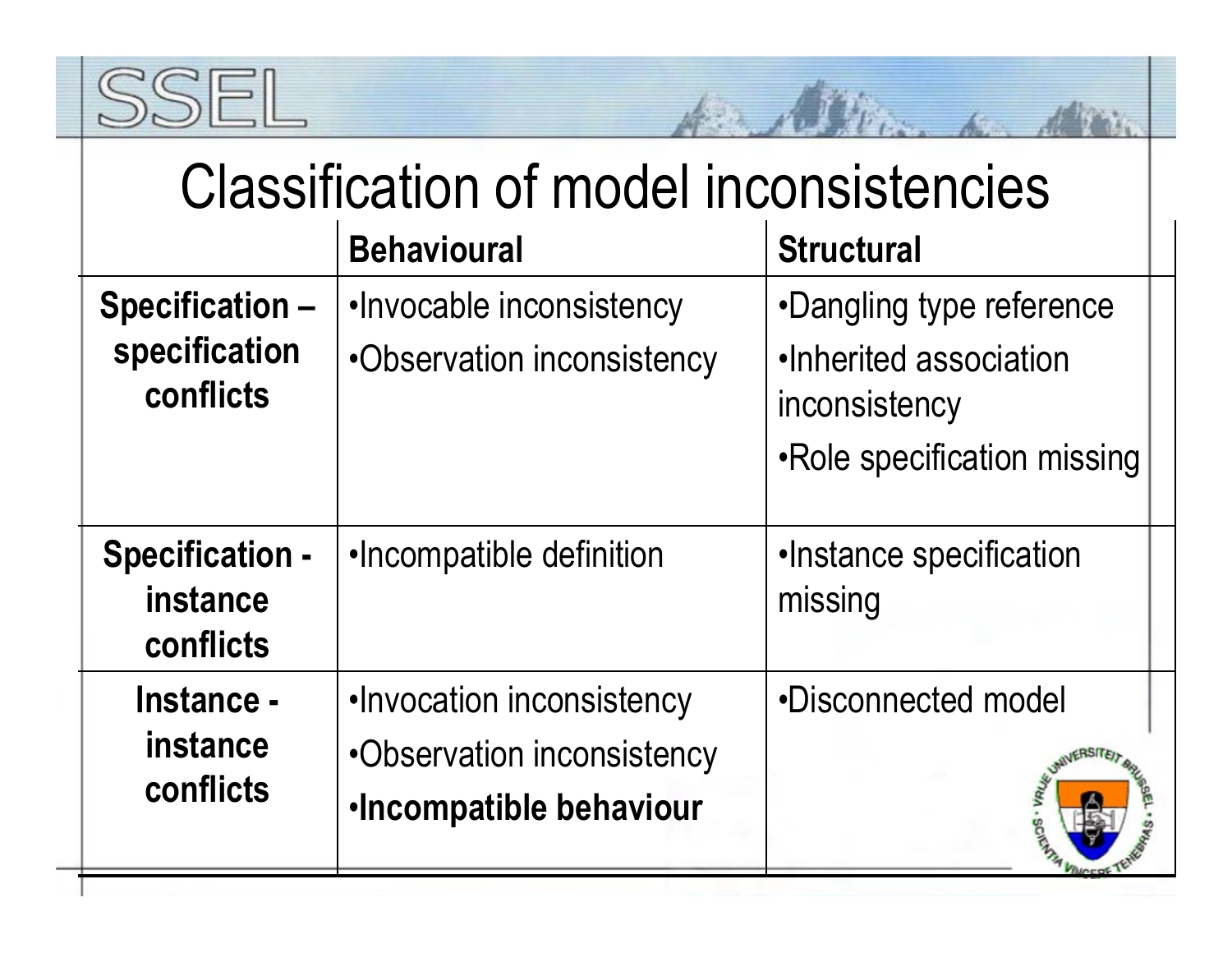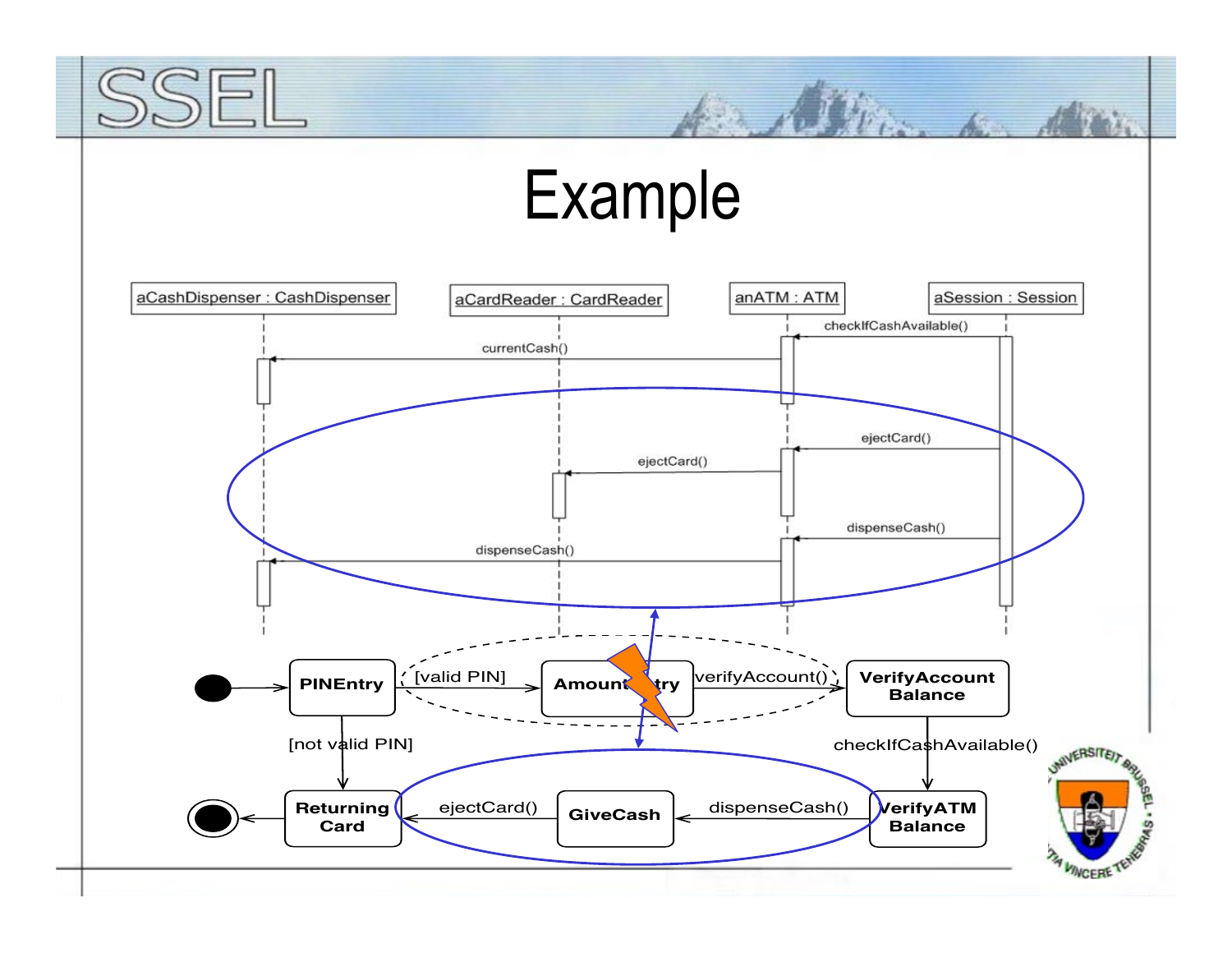## Formalism for consistency management

- consistency management requires:
	- – a decidable formalism (to detect inconsistencies)
		- detection of inconsistencies requires answering queries over sets of individuals
	- – a generic framework for consistency detection/resolution
		- to facilitate adding/removing/modifying consistency rules

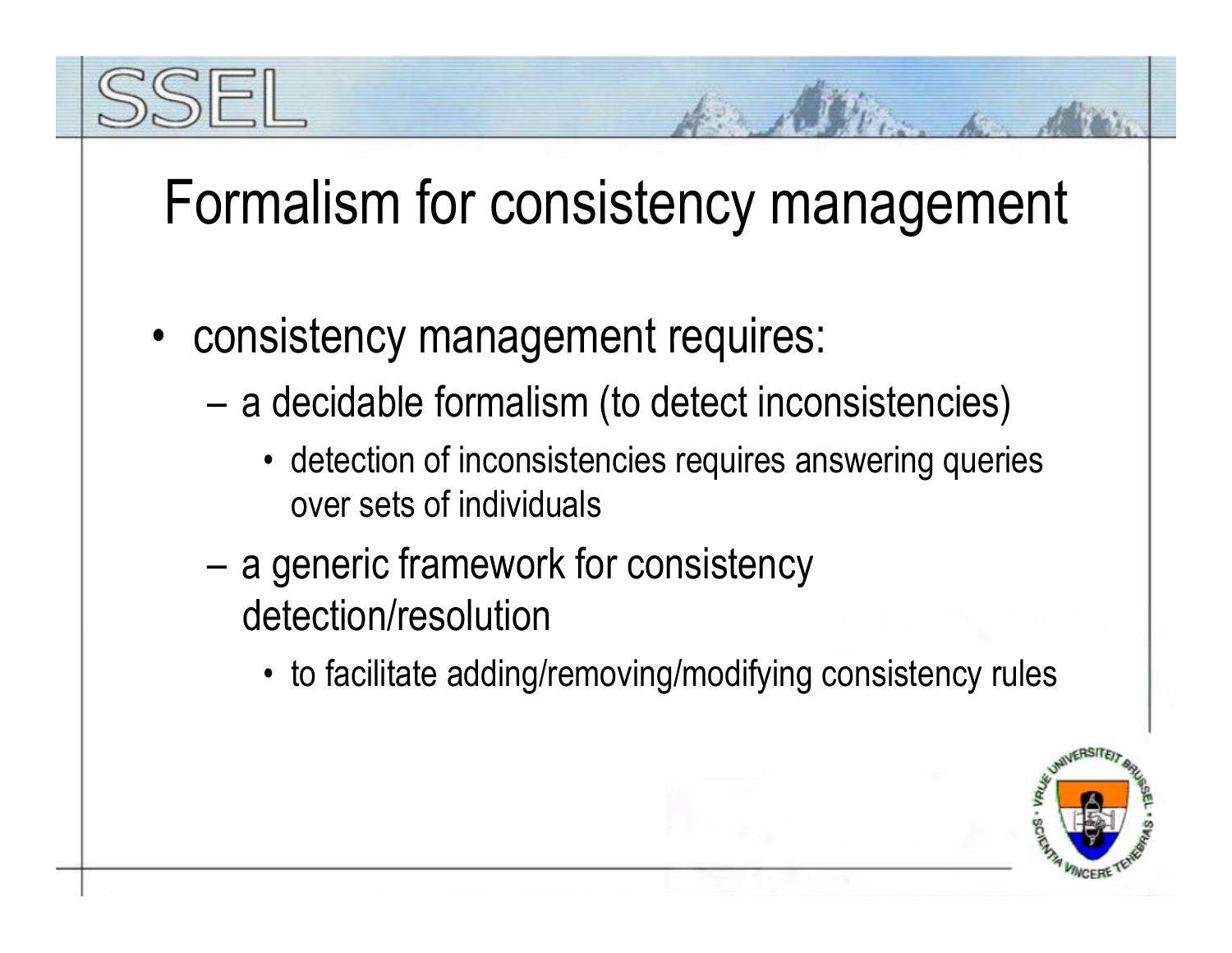# Why description logics?

- •decidable two-variable fragment of first-order predicate logic
- • consistency between metamodel and models is guaranteed for free
- • straightforward mapping of UML metamodel
	- $\,$  classes  $\rightarrow$  concepts
	- $-$  associations  $\rightarrow$  roles
	- $\,$  attributes  $\rightarrow$  roles or concrete domain attribute
	- $\;$  inheritance  $\rightarrow$  subsumption mechanism and transitive closure
- •detecting inconsistencies = answering queries

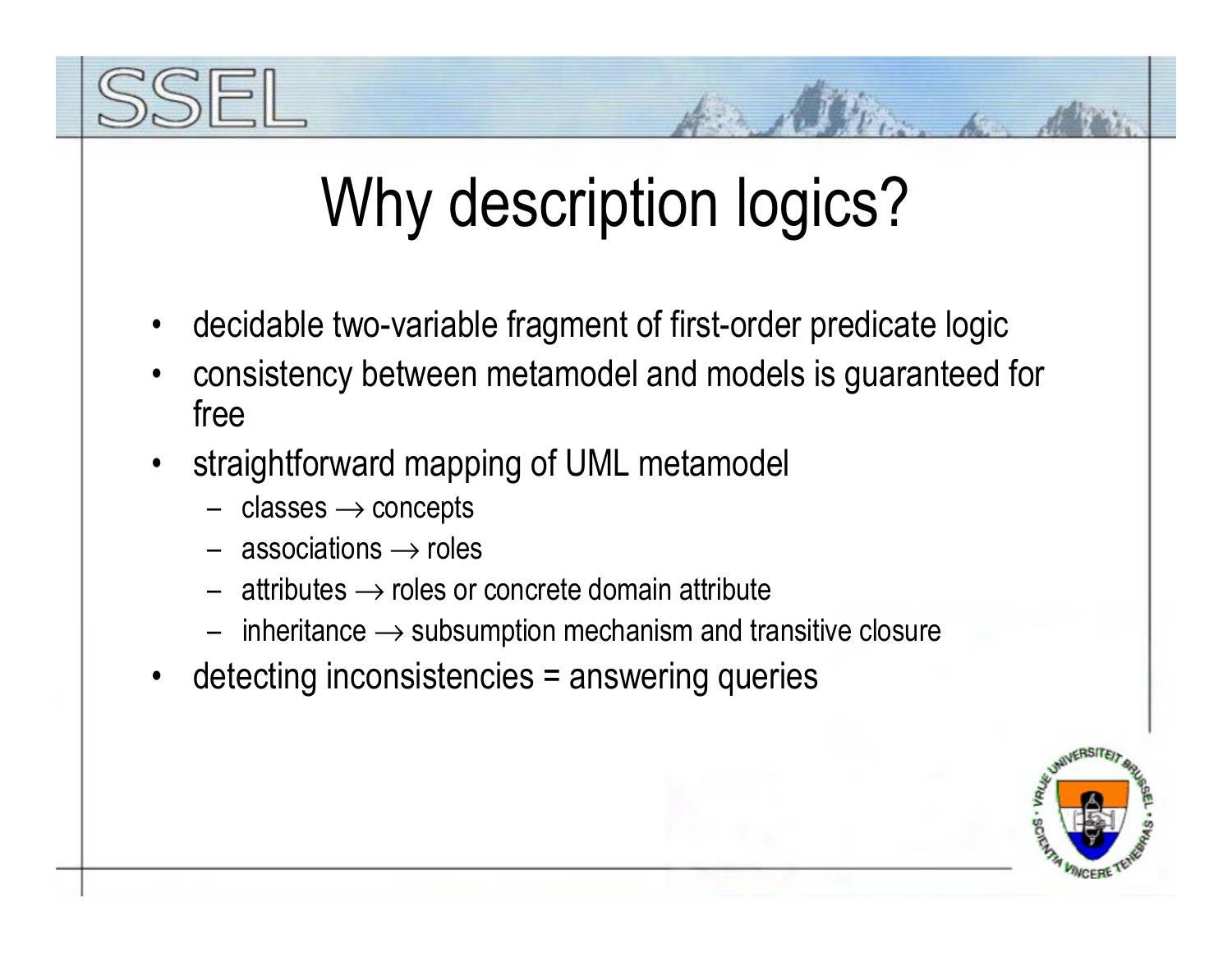

## But, there is more...

- • Wide range of software artefacts:
	- – requirements, architectures, design models, source code, tests
- Evolution

??Other inconsistencies??

- –e.g. refactoring
- Refinement